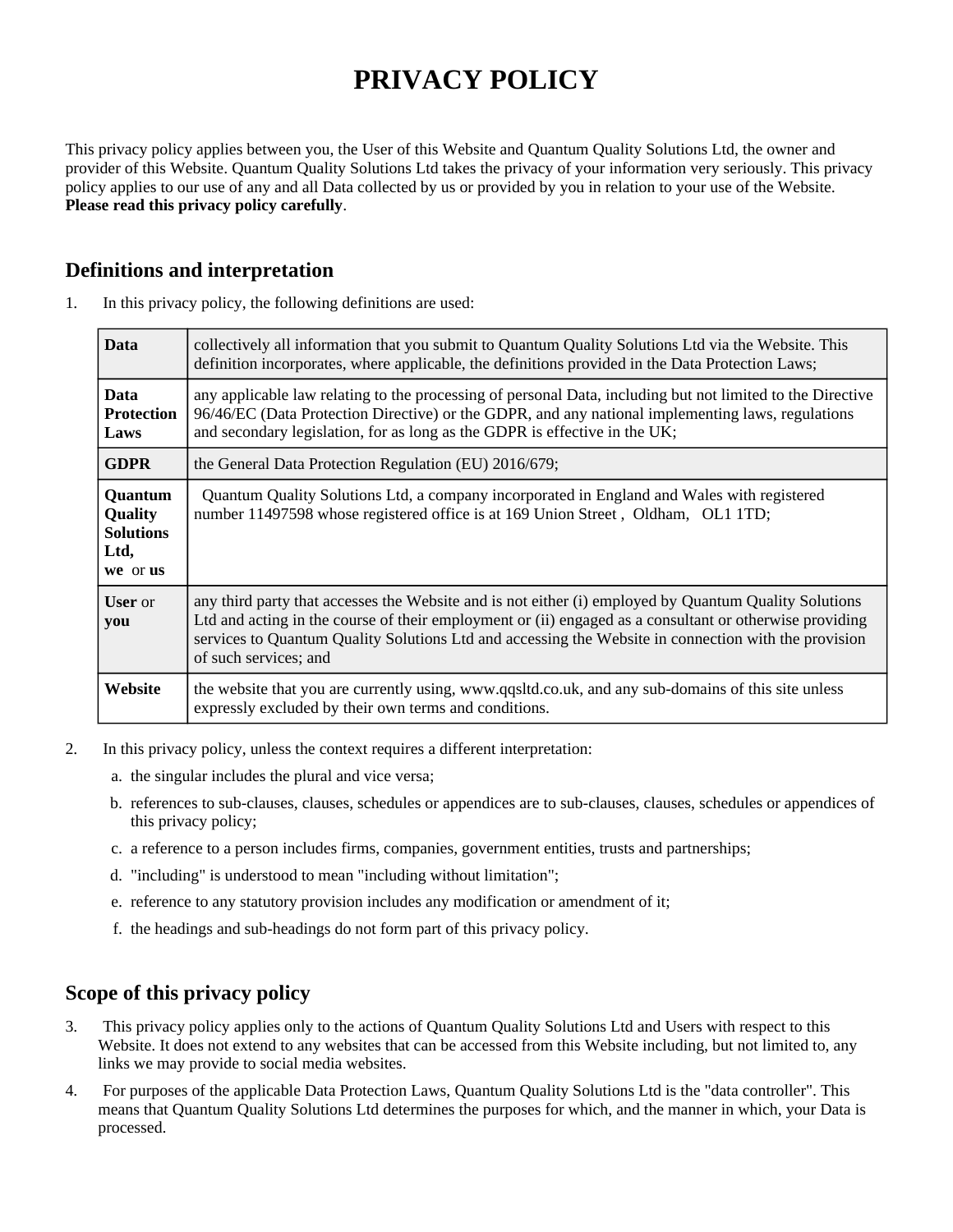# **Data collected**

5. We may collect the following Data, which includes personal Data, from you:

- a. name;
- b. gender;
- c. contact Information such as email addresses and telephone numbers;

in each case, in accordance with this privacy policy.

#### **How we collect Data**

- 6. We collect Data in the following ways:
	- a. data is given to us by you ; and
	- b. data is collected automatically.

### **Data that is given to us by you**

- 7. Quantum Quality Solutions Ltd will collect your Data in a number of ways, for example:
	- a. when you contact us through the Website, by telephone, post, e-mail or through any other means;
	- b. when you use our services;

in each case, in accordance with this privacy policy.

### **Data that is collected automatically**

- 8. To the extent that you access the Website, we will collect your Data automatically, for example:
	- a. we automatically collect some information about your visit to the Website. This information helps us to make improvements to Website content and navigation, and includes your IP address, the date, times and frequency with which you access the Website and the way you use and interact with its content.

# **Our use of Data**

- 9. Any or all of the above Data may be required by us from time to time in order to provide you with the best possible service and experience when using our Website. Specifically, Data may be used by us for the following reasons:
	- a. internal record keeping;
	- in each case, in accordance with this privacy policy.
- 10. We may use your Data for the above purposes if we deem it necessary to do so for our legitimate interests. If you are not satisfied with this, you have the right to object in certain circumstances (see the section headed "Your rights" below).

### **Who we share Data with**

- 11. We may share your Data with the following groups of people for the following reasons:
	- a. our employees, agents and/or professional advisors to obtain advice from professional advisers;

in each case, in accordance with this privacy policy.

### **Keeping Data secure**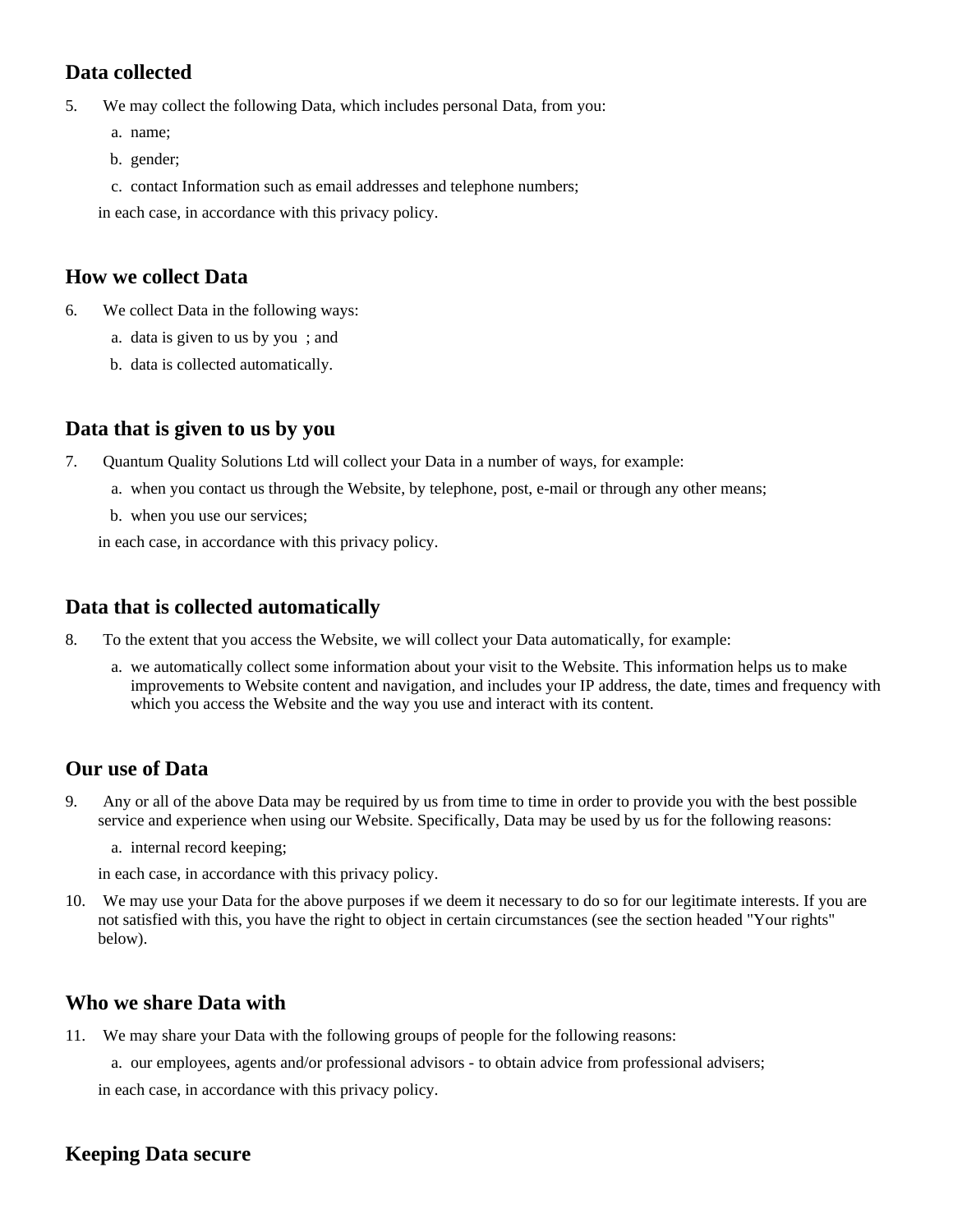- 12. We will use technical and organisational measures to safeguard your Data, for example:
	- a. access to your account is controlled by a password and a user name that is unique to you.
	- b. we store your Data on secure servers.
- 13. Technical and organisational measures include measures to deal with any suspected data breach. If you suspect any misuse or loss or unauthorised access to your Data, please let us know immediately by contacting us via this e-mail address: tmilligan@qqsltd.co.uk.
- 14. If you want detailed information from Get Safe Online on how to protect your information and your computers and devices against fraud, identity theft, viruses and many other online problems, please visit www.getsafeonline.org. Get Safe Online is supported by HM Government and leading businesses.

#### **Data retention**

- 15. Unless a longer retention period is required or permitted by law, we will only hold your Data on our systems for the period necessary to fulfil the purposes outlined in this privacy policy or until you request that the Data be deleted.
- 16. Even if we delete your Data, it may persist on backup or archival media for legal, tax or regulatory purposes.

#### **Your rights**

- 17. You have the following rights in relation to your Data:
	- a. **Right to access** the right to request (i) copies of the information we hold about you at any time, or (ii) that we modify, update or delete such information. If we provide you with access to the information we hold about you, we will not charge you for this, unless your request is "manifestly unfounded or excessive." Where we are legally permitted to do so, we may refuse your request. If we refuse your request, we will tell you the reasons why.
	- b. **Right to correct** the right to have your Data rectified if it is inaccurate or incomplete.
	- c. **Right to erase** the right to request that we delete or remove your Data from our systems.
	- d. **Right to restrict our use of your Data** the right to "block" us from using your Data or limit the way in which we can use it.
	- e. **Right to data portability** the right to request that we move, copy or transfer your Data.
	- f. **Right to object** the right to object to our use of your Data including where we use it for our legitimate interests.
- 18. To make enquiries, exercise any of your rights set out above, or withdraw your consent to the processing of your Data (where consent is our legal basis for processing your Data), please contact us via this e-mail address: tmilligan@qqsltd. co.uk.
- 19. If you are not satisfied with the way a complaint you make in relation to your Data is handled by us, you may be able to refer your complaint to the relevant data protection authority. For the UK, this is the Information Commissioner's Office (ICO). The ICO's contact details can be found on their website at https://ico.org.uk/.
- 20. It is important that the Data we hold about you is accurate and current. Please keep us informed if your Data changes during the period for which we hold it.

#### **Links to other websites**

21. This Website may, from time to time, provide links to other websites. We have no control over such websites and are not responsible for the content of these websites. This privacy policy does not extend to your use of such websites. You are advised to read the privacy policy or statement of other websites prior to using them.

#### **Changes of business ownership and control**

22. Quantum Quality Solutions Ltd may, from time to time, expand or reduce our business and this may involve the sale and/or the transfer of control of all or part of Quantum Quality Solutions Ltd. Data provided by Users will, where it is